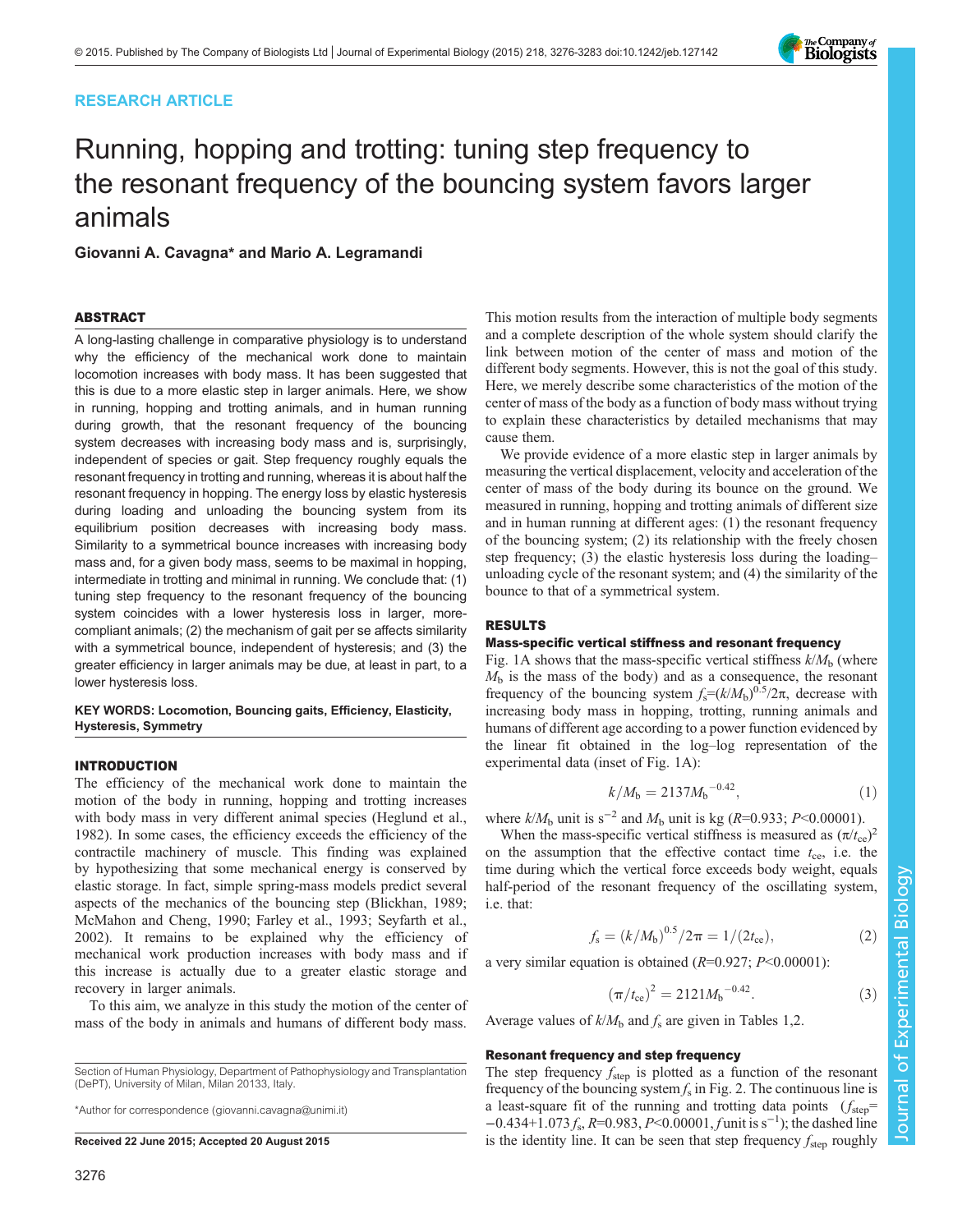<span id="page-1-0"></span>

Fig. 1. Resonant frequency of the bouncing system decreases with body mass. The mass-specific vertical stiffness  $(k/M_b, A)$  and the vertical stiffness  $(k, B)$ are plotted as a function of the body mass  $M<sub>b</sub>$  of hopping, trotting, running animals of different species and running humans at different ages. The mass-specific vertical stiffness and as consequence the resonant frequency of the bouncing system  $\mathit{f}_{\mathrm{s}}\text{=}\left(\mathit{k}/\mathit{M}_{\mathrm{b}}\right)^{0.5}\!/\!\left(2\pi\right)$ , decrease with increasing body mass with the same power function, as evidenced by the linear log–log representations (inset), independent of the different species and gaits. See also data in Tables 1[,2.](#page-2-0)

equals the resonant frequency of the bouncing system  $f_s$  in running and trotting, whereas it is about half the resonant frequency in hopping. Average values of  $f_{\text{step}}$  are given in Tables 1[,2](#page-2-0).

Table 1. Step characteristics of trotting and running animals

#### **Hysteresis**

[Fig. 3A](#page-3-0) shows the relationship between normalized vertical force exerted on the ground,  $\mathbf{F}_v(t)/M_h\mathbf{g}$  (where  $M_h$  is the mass of the body and  $g$  the acceleration due to gravity) and normalized vertical displacement of the center of mass  $S_v(t)/S_{v,\text{tot}}$  during hopping, trotting and running steps of larger (left) and smaller (right) animals. [Fig. 3B](#page-3-0) shows the same relationship in running humans of different ages.

Hysteresis  $H_{ce}$  is measured as the difference between the areas under the curves during loading and unloading the bouncing system in the lower half of its vertical oscillation,  $S_{ce}$ . This difference is expressed here as a percentage of the energy input, i.e.

$$
H_{\rm ce}(\%) = \left[ \frac{\left( \left| \int \mathbf{F}_{\rm v}(t) \, d\mathbf{S}_{\rm ce,down}(t) \right| - \left| \int \mathbf{F}_{\rm v}(t) \, d\mathbf{S}_{\rm ce,up}(t) \right| \right)}{\left| \int \mathbf{F}_{\rm v}(t) \, d\mathbf{S}_{\rm ce,down}(t) \right|} \right] 100,
$$
\n(4)

where  $S_{ce}(t)$  is the instantaneous vertical displacement of the center of mass below its equilibrium position when the vertical force equals body weight.

Since in a regular step the total negative and positive work done against gravity must be equal when moving on the level, i.e.  $\int \mathbf{F}_v(t) dS_{v, d{\text{own}}}(t) = \int \mathbf{F}_v(t) dS_{v, \text{up}}(t)$ , an energy loss during  $S_{ce}$  must be compensated by an energy input during  $S_{ae} = S_v - S_{ce}$  by active muscular contraction. This is evidenced in the tracings of [Fig. 3](#page-3-0) by the arrows showing that the  $\mathbf{F}_{v} - \mathbf{S}_{v}$  relation is counterclockwise (hysteresis energy loss) during  $S_{ce}$ , when  $F_v$  is greater than  $M_b$ , and clockwise (energy added by active muscular contraction) during  $S_{\text{ae}}$ , when  $\mathbf{F}_v$  is lower than  $M_h$ .

Average values of percentage  $H_{ce}$  are given in Tables 1,[2](#page-2-0) and plotted in [Fig. 4A](#page-4-0),B as a function of  $M<sub>b</sub>$ . It can be seen that the hysteresis decreases with increasing  $M<sub>b</sub>$  in animals of different species and gaits and in running humans during growth with a power function  $(H_{ce} = 26.638 \text{ } M_b^{-0.52}, R = 0.873, P = 0.0046, \text{ in}$ animals;  $H_{ce}$ =1364  $M_b^{-1.34}$ ,  $R$ =0.911,  $P$ =0.0002, in humans).

# Similarity to a symmetrical bounce

Average values of the percentage similarity to a symmetrical bounce are given in Tables 1[,2](#page-2-0) and plotted in [Fig. 5](#page-4-0) for hopping, running, trotting animals and human running during growth as a function of body mass. It can be seen that similarity to a symmetrical bounce increases with  $M<sub>b</sub>$  and that, for a given  $M<sub>b</sub>$ , it seems to be maximal in hopping, intermediate in trotting and minimal in running.

| <b>TANIVE I</b> . Olop onaraolonogoo of trolling and ranning animalo                                          |                 |                  |                   |                    |                 |                 |                 |                      |  |  |
|---------------------------------------------------------------------------------------------------------------|-----------------|------------------|-------------------|--------------------|-----------------|-----------------|-----------------|----------------------|--|--|
|                                                                                                               | Hopping         |                  | Running           |                    | Trotting        |                 |                 |                      |  |  |
|                                                                                                               | Kangaroo        | Spring hare      | Rhea              | Turkey             | Large dog       | Small dog       | Ram             | Monkey               |  |  |
| N                                                                                                             | 31              | 26               | 13                | 12                 | 12              | 16              | 12              | 14                   |  |  |
| $M_h$ (kg)                                                                                                    | $20.4 \pm 0.1$  | $2.5 \pm 0.03$   | $22.4 \pm 0.1$    | $7.2 \pm 0.1$      | $17.6 \pm 0.04$ | $5.0 \pm 0.04$  | $76.2 \pm 3.3$  | $3.1 \pm 0.05$       |  |  |
| $k/M_{\rm b} = A_{v,\text{mx,up}} / S_{\text{ce}} (s^{-2})$                                                   | 644.9±30.6      | 1411.3±96.5      | 596.7±74.9        | 886.7±72.9         | 762.1±52.5      | 1547.4±94.6     | 397.2±52.9      | 1193.0±118.8         |  |  |
| $f_\textrm{s}$ = ( $\mathbf{A}_{v,\textrm{mx,up}}/\mathbf{S}_{\textrm{ce}}$ ) <sup>0.5</sup> /2 $\pi$<br>(Hz) | $4.01 \pm 0.09$ | $5.90 \pm 0.20$  | $3.82 \pm 0.21$   | $4.70 \pm 0.19$    | $4.36 \pm 0.16$ | $6.21 \pm 0.20$ | $3.10\pm0.20$   | $5.41 \pm 0.27$      |  |  |
| $f_{\text{step}}$ (Hz)                                                                                        | $2.19 \pm 0.03$ | $3.04 \pm 0.04$  | $3.63 \pm 0.12$   | $4.44 \pm 0.13$    | $4.31 \pm 0.12$ | $6.18 \pm 0.17$ | $3.31 \pm 0.19$ | $5.21 \pm 0.23$      |  |  |
| Hysteresis energy<br>$loss, H_{ce}$ (%)                                                                       | $7.4 \pm 3.0$   | $17.3 \pm 3.3$   | $9.4\pm4.1(n=12)$ | $9.9 \pm 4.8(n=9)$ | $6.7 \pm 2.8$   | $9.9 + 1.4$     | $1.6 + 4.0$     | $10.8 \pm 3.7(n=13)$ |  |  |
| Similarity to an<br>elastic bounce (%)                                                                        | 95.79±1.28      | $91.48 \pm 1.31$ | 84.79±1.40        | 76.92±1.60         | 89.53±0.78      | 83.64±1.33      | 97.02±2.89      | $90.34 \pm 2.56$     |  |  |

Values are means±s.e.m. of data measured over the whole speed range of locomotion obtained in each animal. Data from [Cavagna et al. \(1977\)](#page-7-0).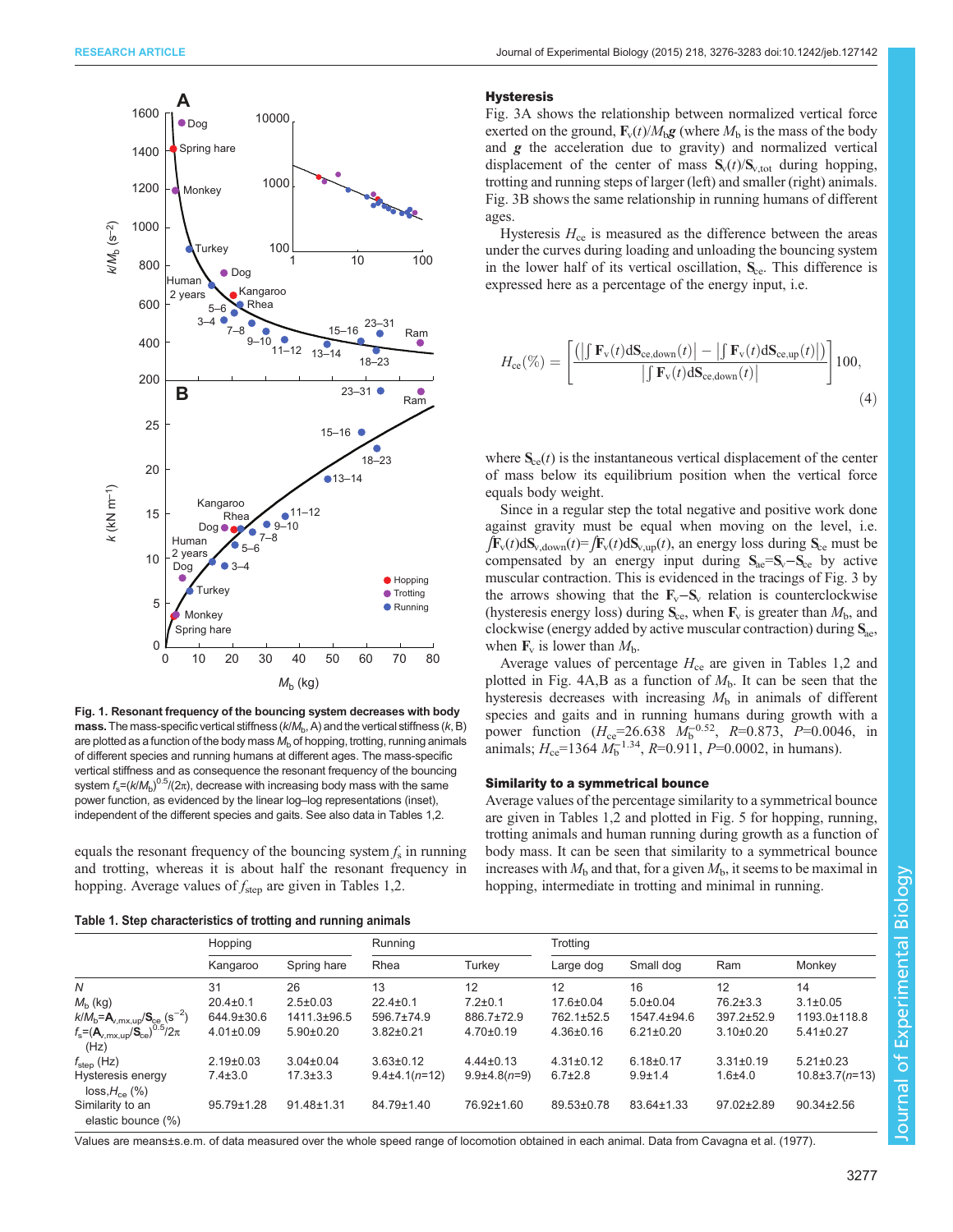#### <span id="page-2-0"></span>Table 2. Step characteristics of running humans

|                                                                      | Age (years)                  |                           |                              |                           |                         |                           |                        |                        |                          |                           |
|----------------------------------------------------------------------|------------------------------|---------------------------|------------------------------|---------------------------|-------------------------|---------------------------|------------------------|------------------------|--------------------------|---------------------------|
|                                                                      | 2                            | $3 - 4$                   | $5 - 6$                      | $7 - 8$                   | $9 - 10$                | $11 - 12$                 | $13 - 14$              | $15 - 16$              | $18 - 23*$               | $23 - 31$                 |
| N                                                                    | 81                           | 190                       | 183                          | 222                       | 215                     | 244                       | 264                    | 299                    | 229                      | 308                       |
| $M_{\rm b}$ (kg)                                                     | $13.9 \pm 0.2$               | $17.6 \pm 0.1$            | $20.7 \pm 0.1$               | $25.9 \pm 0.2$            | $30.2 \pm 0.2$          | $35.7 \pm 0.2$            | $48.4 \pm 0.5$         | $58.5 \pm 0.5$         | $63.1 \pm 0.5$           | $64.2 \pm 0.4$            |
| $k/M_{\rm b} = A_{v, \text{mx, up}} / S_{\text{ce}} (\text{s}^{-2})$ | $697.1 \pm 16.9$             | $515.7\pm8.8$             | $553.3 \pm 9.9$              | 499.7±9.6                 | $456.9 \pm 12.4$        | $413.9 \pm 11.4$          | $389.4 \pm 9.6$        | $405.3 \pm 10.3$       | $356.8 \pm 8.4$          | $445.5 \pm 9.2$           |
| $\sqrt{0.5}$<br>$f_s = (A_{v,mx,up}/S_{ce})$<br>$2\pi$ (Hz)          | $4.18 \pm 0.05$              | $3.59 \pm 0.03$           | $3.71 \pm 0.04$              | $3.52 \pm 0.03$           | $3.34 \pm 0.04$         | $3.15 \pm 0.05$           | $3.08 \pm 0.04$        | $3.13 \pm 0.04$        | $2.96 \pm 0.03$          | $3.31 \pm 0.03$           |
| $f_{\text{step}}$ (Hz)                                               | $3.85 \pm 0.04$              | $3.56 \pm 0.03$           | $3.49 \pm 0.03$              | $3.25 \pm 0.03$           | $3.01 \pm 0.03$         | $2.91 \pm 0.03$           | $2.78 \pm 0.03$        | $2.87 \pm 0.02$        | $2.65 \pm 0.02$          | $2.95 \pm 0.03$           |
| Hysteresis energy loss,<br>$H_{ce}$ (%)                              | $47.7 \pm 5.1$<br>$(n=5)$    | $32.4 \pm 1.3$<br>$(n=6)$ | $13.0 \pm 3.2$<br>$(n=6)$    | $16.4 \pm 3.3$<br>$(n=6)$ | $17.7 + 4.4$<br>$(n=6)$ | $15.4 \pm 3.8$<br>$(n=6)$ | $8.7 + 4.6$<br>$(n=6)$ | $1.3 + 6.1$<br>$(n=6)$ | $6.9 \pm 3.8$<br>$(n=8)$ | $11.8 \pm 3.8$<br>$(n=6)$ |
| Similarity to an<br>elastic bounce (%)                               | $67.26 \pm 1.27$<br>$(n=45)$ | 78.00±1.06<br>$(n=85)$    | $81.65 \pm 0.71$<br>$(n=83)$ | 83.72±0.73<br>$(n=78)$    | 79.80±0.95<br>$(n=72)$  | 85.47±0.63<br>$(n=78)$    | 88.45±0.87<br>$(n=95)$ | 88.40±0.75<br>$(n=93)$ | 87.98±0.56<br>$(n=120)$  | 85.75±0.45<br>$(n=107)$   |

Values are means±s.e.m. Mass-specific vertical stiffness, step frequency and natural frequency of the bouncing system were measured by averaging N runs obtained over the whole speed range in all subjects; hysteresis was measured on n subjects during one run at a speed approaching their average speed; similarity to an elastic bounce was measured on all runs of the subjects studied by [Schepens et al. \(1998\)](#page-7-0) and [Cavagna et al. \(2008\)](#page-7-0) over a speed range less than 11 km  $h^{-1}$ .

\*Data from [Cavagna et al. \(2008\).](#page-7-0)

# **DISCUSSION**

## Vertical stiffness and resonant frequency

Multiplying the mass-specific vertical stiffness  $k/M_b$  ([Fig. 1](#page-1-0)A) by the body mass  $M<sub>b</sub>$ , one obtains the stiffness k that is plotted in [Fig. 1B](#page-1-0) as a function of  $M<sub>b</sub>$ . Stiffness increases with  $M<sub>b</sub>$  according to the equation:

$$
k = 2.146M_{b}^{0.58},\tag{5}
$$

where k unit is kN m<sup>-1</sup> and  $M<sub>b</sub>$  unit is kg (R=0.970; P<0.00001).

A similar relationship between vertical stiffness and  $M<sub>b</sub>$  in hopping and trotting animals of different size was found by [Farley](#page-7-0) [et al. \(1993\)](#page-7-0) who measured the 'effective vertical stiffness' as  $\mathbf{F}_{v,mx}$  $S_{\text{vc}}$ , where  $S_{\text{vc}}$  is the total vertical displacement of the center of mass during contact, instead of  $\mathbf{F}_{v,mx}/\mathbf{S}_{ce}$ , where  $\mathbf{S}_{ce}$  is the amplitude of the vertical oscillation, as in the present study. They found that



Fig. 2. Step frequency is tuned to the resonant frequency of the bouncing system. The freely chosen step frequency  $f_{step}$  is plotted as a function of the resonant frequency of the bouncing system  $f_s = (k/M_b)^{0.5}/2\pi$ . The continuous line is a least-square fit of the running and trotting data points; the interrupted line is the identity line. The orange filled circles indicate the step frequency in hopping multiplied by 2, other symbols as in [Fig. 1](#page-1-0). Note that  $f_{\text{step}} \approx f_{\text{s}}$  in trotting and running and  $f_{\text{step}} \approx f_{\text{s}}/2$  in hopping. See also data in [Tables 1](#page-1-0),2.

 $\mathbf{F}_{v,mx}/\mathbf{S}_{ve}$  scales with body mass as  $M_b^{0.61}$ . The present data, showing that  $k = \mathbf{F}_{v, \text{mx}} / \mathbf{S}_{ce}$  scales as  $M_b^{0.58}$ , are in reasonable agreement with their finding. In fact, using  $S_{vc}$  instead of  $S_{ce}$  does not affect appreciably scaling with  $M<sub>b</sub>$  since we found, in the present study, that  $S_{ce}/S_{vc} \approx 0.59$  independent of  $M_b$  and gait ( $S_{ce}=0.001+0.588$   $S_{v,c}$ ,  $R=0.951$ , where S unit is m).

Neglecting the forward velocity changes taking place during the step, the average forward speed is  $V_f = L_{step} f_{step} \approx L_{ce} / t_{ce}$ , where  $L_{step}$ is the step length,  $f_{\text{step}}$  is the step frequency and  $L_{ce}$  is the forward displacement of the center of mass during  $t_{ce}$ . Substituting  $1/t_{ce} = f_{step}L_{step}/L_{ce}$  into Eqn 2 one obtains:

$$
k/M_{\rm b} = (2\pi f_{\rm s})^2 \approx (\pi f_{\rm step} L_{\rm step}/L_{\rm ce})^2.
$$
 (6)

Eqn 6 shows that when the bounce exhibits an on-/off-ground symmetry, i.e. when  $L_{\rm step} = 2L_{\rm ce}$  as in trotting, the step frequency equals the resonant frequency of the bouncing system  $f_s = (k/M_b)^{0.5}/$ 2π. When, on the contrary  $L_{step} > 2L_{ce}$ , as in hopping, two possibilities exist: (1)  $f_s$  must increase for a given step frequency  $f_{\text{step}}$ , or (2) the step frequency  $f_{\text{step}}$  must decrease to attain the same resonant frequency  $f_s$ . As shown in [Fig. 1A](#page-1-0), the second possibility is what actually takes place: the same resonant frequency of the bouncing system  $f_s$  is conserved in animals of equal mass. For example, hopping kangaroos and running rhea of similar mass exhibit a similar mass-specific vertical stiffness, and as a consequence a similar resonant frequency  $f_s$ , by compensating a different  $L_{\rm step}/L_{\rm ce}$  (3.6 in hopping kangaroo and 2.1 in running rhea) with a different  $f_{\text{step}}$  (2.2 Hz in hopping kangaroo and 3.6 Hz in running rhea).

The finding that  $k/M_b$  equals  $(\pi/t_{ce})^2$  indicates that in the range of body mass considered in this study the bouncing motion approaches that of a harmonic oscillator in animals as in humans (see Eqn 2). Note, however, that the mass-specific vertical stiffness, as defined in this study, is not necessarily a measure of purely elastic properties as in a harmonic motion. The lengthening of muscle-tendon units that, on average, must take place as force increases and their shortening as force decreases, must in part be attributable to stretch and recoil of elastic elements but also to relative sliding of actin and myosin filaments (i.e. to the contractile elements doing negative followed by positive work). Furthermore, the vertical oscillation of the center of mass of the body, as measured in this study, results from the action of a large number of limb and trunk muscles that produce, absorb and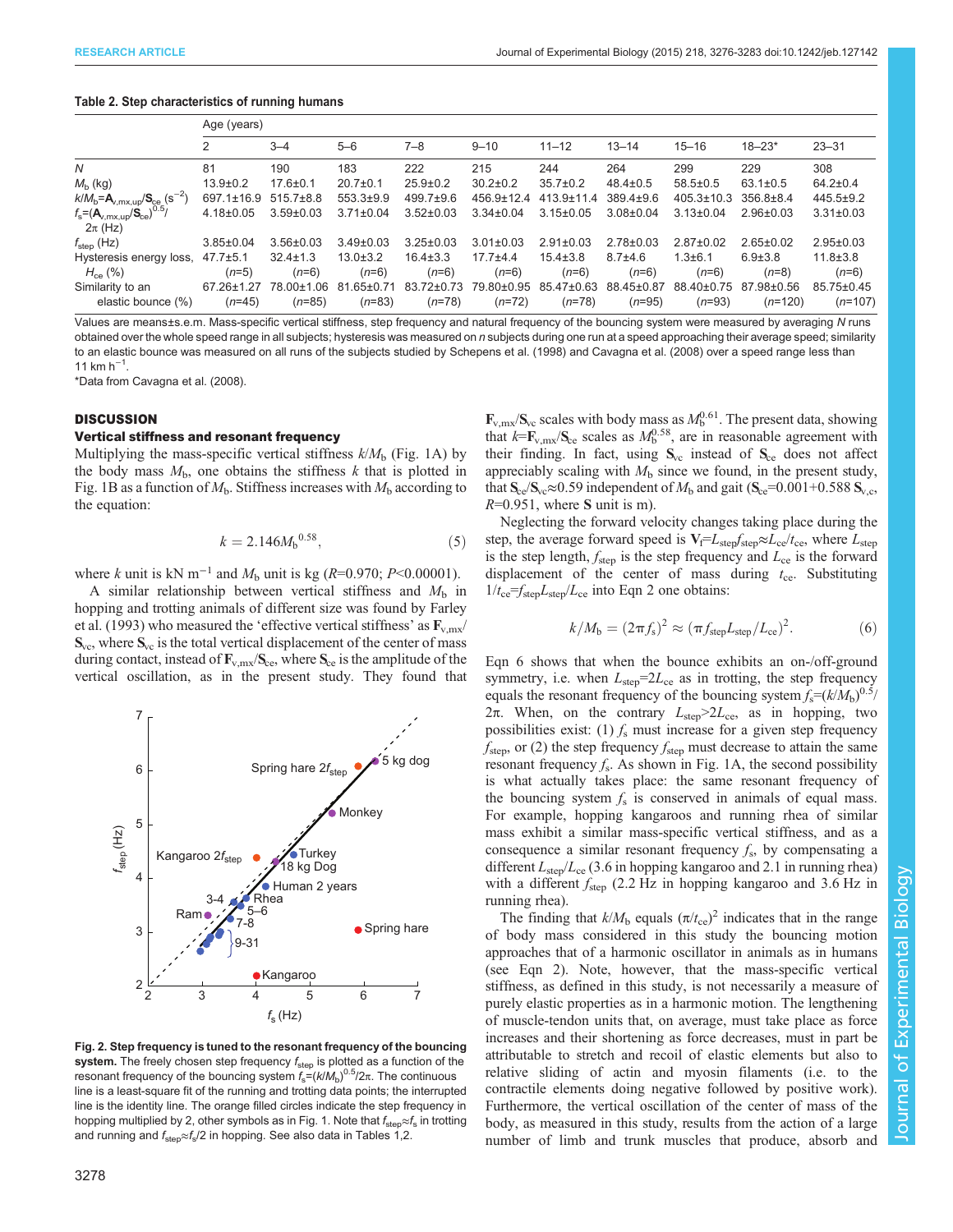<span id="page-3-0"></span>



during the lower half of the vertical oscillation of the center of mass and recovery during the upper half. Vertical force exerted on the ground plotted as a function of the vertical displacement of the center of mass of the body. Ordinates and abscissas are normalized dividing the vertical force  $F_v(t)$  by the body weight and the vertical displacement  $S<sub>v</sub>(t)$  by the total vertical displacement. (A) Hopping, trotting and running: left column, larger animals, right column, smaller animals. (B) Human running during growth from 2 years (top) to 16 years (bottom). The vertical displacement on the abscissa is divided in  $S_{ce}$ , force greater than body weight  $(A<sub>c</sub>>0,$  lower half of the oscillation, red) and  $S_{ae}$ , force lower than body weight  $(A, < 0,$ upper half of the oscillation, blue with open circles, indicating the aerial phase when present). The area between the loading–unloading curves during  $S_{ce}$  represents the mechanical energy loss because of hysteresis,  $H_{ce}$  (counterclockwise Fv−S<sup>v</sup> relation as indicated by the arrows) that must be recovered by active muscular contraction during  $S_{\text{ae}}$ in a perfect regular step on level locomotion (clockwise  $\mathbf{F}_{\mathsf{v}}-\mathbf{S}_{\mathsf{v}}$  relation). Tracings refer to the vertical oscillation of the center of mass of the body recorded during a step except for the 18 kg trotting dog (three steps) and the 3 kg trotting monkey (two steps). It can be seen that hysteresis loss during the lower half of the oscillation  $(H<sub>ce</sub>, red)$  is greater in smaller animals (A) and decreases with age during human running (B) mainly due to a decrease of the impact deceleration peak following collision of the foot on the ground, which is absent in animals. Points are taken every ≈8 ms in animals and every 2 ms in humans.

redistribute energy within the limbs and body during the bounce. The physiological meaning of the apparent general relationship found between resonant frequency of the bouncing system  $f_s = (k/2)$  $M_{\rm b}$ <sup>0.5</sup>/2 $\pi$ =1/(2t<sub>ce</sub>) and body mass  $M_{\rm b}$ , similar in different species and gaits [\(Fig. 1](#page-1-0)A), still remains to be explained.

## Resonant frequency and step frequency

It has been shown that in human running at speeds lower than  $\sim$ 13 km h<sup>-1</sup> efficiency is increased by tuning step frequency  $f_{\rm{sten}}$ with the resonant frequency of the bouncing system  $f_s$  even if this requires a mechanical power to maintain locomotion larger than necessary ([Cavagna et al., 1997](#page-7-0)). [Fig. 2](#page-2-0) suggests that the same strategy also applies to different gaits in animals of different species and body mass: it can be seen that  $f_{step} \approx f_s$  in trotting and running, whereas  $f_{\text{step}} \approx f_{\text{s}}/2$  in hopping.

Step frequency  $f_{\text{step}}$  is defined in this study as the reciprocal of the time interval between peaks or valleys of the vertical displacement of the center of mass of the body. Stride frequency  $f_{\text{stride}}$ , however, is classically defined as the reciprocal of the time interval between ground contacts of the same limb. Two steps, i.e. two cycles of  $S_v(t)$ , take place during one stride in running and trotting whereas one step, i.e. one cycle of  $S_v(t)$ , takes place during one stride in hopping thanks to a greater vertical acceleration and aerial phase required to reset simultaneously both limbs. In other words, the amplitude of the oscillation  $S_{ce}$  is greater in hopping than in trotting and running, but the resonant frequency  $f_s=1/(2t_{ce})$  is similar for a given  $M_b$ [\(Fig. 1](#page-1-0)A). It follows that in trotting and running,  $f_{\text{step}} \approx 2 f_{\text{stride}} \approx f_{\text{s}}$ , whereas in hopping,  $f_{\text{step}} \approx f_{\text{stride}} \approx f_s/2$ , but in both cases, the duration of the lower half of the vertical oscillation of the center of mass  $t_{ce}$  is tuned to the resonant half period of the oscillating system.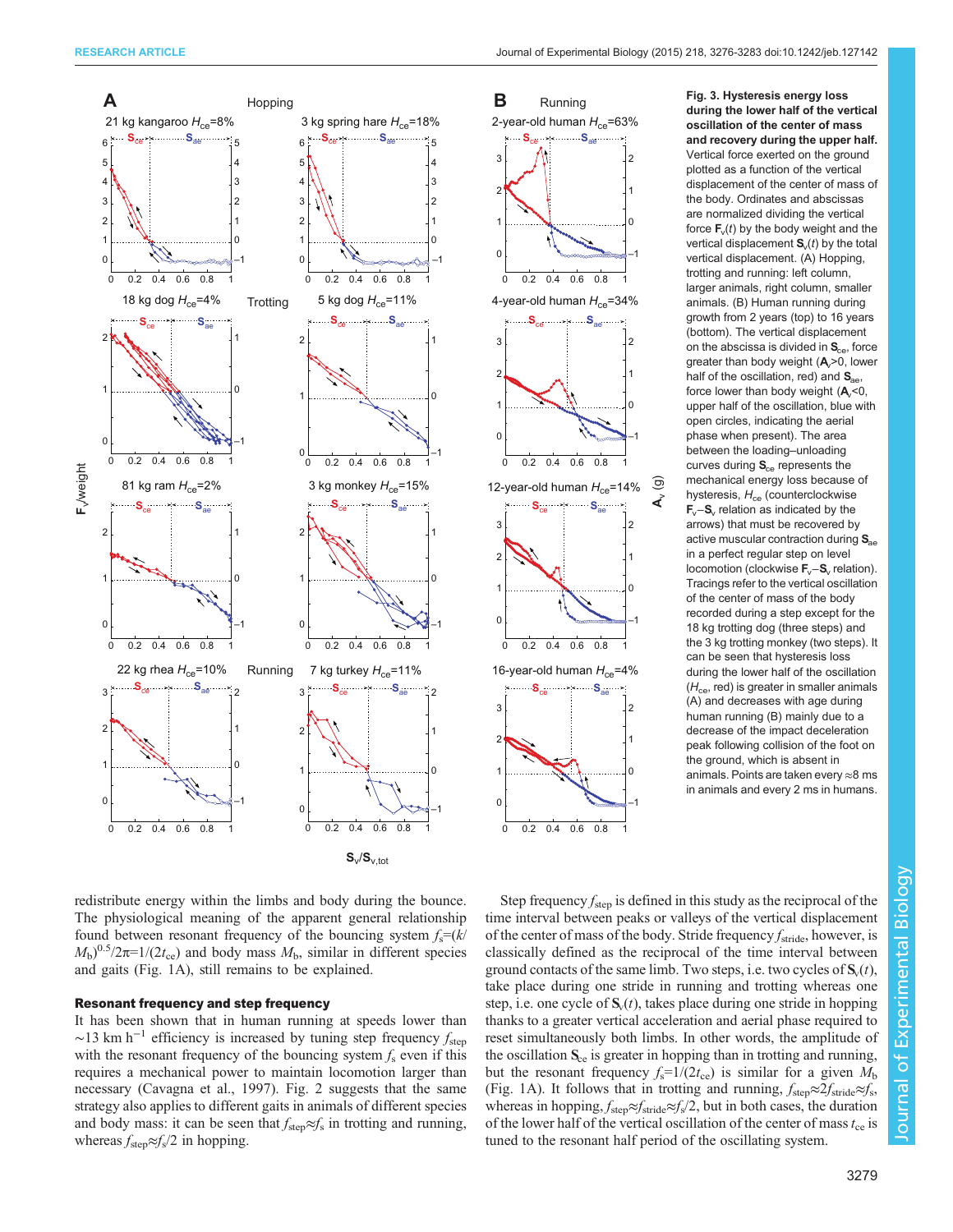<span id="page-4-0"></span>

Fig. 4. Hysteresis energy loss during the lower half of the vertical oscillation of the center of mass decreases with body mass. The energy loss by hysteresis  $H_{ce}$  during the half period of the resonant oscillating system, when the vertical force loading muscle-tendon units is greater than body weight, is plotted as a function of body mass during hopping, trotting and running animals (A) and during running in humans at different ages (B). It can be seen that hysteresis decreases as the mass increases with a power function evidenced by the linear log–log representations (insets). Data are shown in [Tables 1](#page-1-0)[,2.](#page-2-0)

## **Hysteresis**

In this study, deviation from a fully elastic bounce is thought to be due, at least in part, to the degradation into heat of some of the mechanical energy absorbed by body structures when the body decelerates downward and forwards (negative work). It may be pointed out that since positive and negative work done over the entire stance period must be equal in level locomotion at a constant step average speed, then there must be no hysteresis. So, how do we find different hysteresis in different animals? In a vertical springmass system, the oscillation takes place below and above a position of static equilibrium where the system is loaded with a force equal to body weight. In a frictionless system, the energy acquired when the mass falls below the equilibrium position (negative work) would be stored and released without losses during the lift to the equilibrium position ( positive work) and hysteresis would be nil. However, if some energy were lost during negative work, less energy would be available during positive work resulting in a hysteresis loop in the force–length relation of the lower half of the oscillation. This view is in contrast with the idea that during the bouncing step the lower half of the oscillation takes place after the aerial phase during the whole



Fig. 5. Similarity to a symmetrical bounce as a function of body mass. It can be seen that, on average, similarity seems to increase with body mass, and, for a given body mass, seems to be maximal in hopping, intermediate in trotting and minimal in running. Data are shown in [Tables 1,](#page-1-0)[2.](#page-2-0)

stance phase of the step. However, as pointed out in several previous studies (e.g. [McMahon and Cheng, 1990](#page-7-0)), the aerial phase may not occur at all in bouncing gaits (e.g. trotting ram in [Fig. 6](#page-5-0)). With or without an aerial phase, the lower half of the vertical oscillation of the center of mass takes place during stance below a vertical force equal to body weight [\(Blickhan, 1989\)](#page-6-0).

As described in the Results section, the hysteresis energy loss in the lower half of the vertical oscillation of the center of mass (counterclockwise  $\mathbf{F}_v - \mathbf{S}_v$  relation in [Fig. 3](#page-3-0), red), must be compensated by an energy input in the upper half of the oscillation (clockwise  $\mathbf{F}_v - \mathbf{S}_v$  relation in [Fig. 3,](#page-3-0) blue) when running on the level. This compensation, being carried out by active muscular contraction results in a lower similarity to a symmetrical bounce: the maximal vertical velocity attained during the lift is lower than that attained during the fall and the push duration is greater than brake duration. Assuming constant muscle activation, both discrepancies could be a consequence of the lower force that muscle can exert during shortening relative to that it can exert during forcible stretching according to the force–velocity relation.

The present results suggest that the greater efficiency found in larger animals [\(Heglund et al., 1982\)](#page-7-0) may be due, at least in part, to their lower energy loss by hysteresis during the bounce of the body (Fig. 4). A possible explanation for the lower hysteresis found in larger animals may be given by anatomical studies showing that in the stretch-shortening cycle of muscle-tendon units the role of the more elastic tendons ([Ker, 1981](#page-7-0); [Alexander, 2002\)](#page-6-0) relative to that of the less-elastic muscles is greater in larger animals ([Maloiy et al.,](#page-7-0) [1979;](#page-7-0) [Alexander et al., 1981](#page-6-0); [Biewener et al., 1981](#page-6-0); [Pollock and](#page-7-0) [Shadwick, 1994;](#page-7-0) [Bennett and Taylor, 1995;](#page-6-0) [McGowan et al., 2008\)](#page-7-0). It must be pointed out, however, that the data of the present study are based on force and displacement of the center of mass of the whole body, not on the underlying action of muscle-tendon units. As mentioned above, the present results do not refer to muscle-tendon units of specific muscles or muscle groups, but rather to the final effect of a complex ensemble of muscle groups with different activation patterns and tendon lengths.

During human running, the decrease in hysteresis with  $M<sub>b</sub>$ [\(Fig. 3](#page-3-0)B) is mainly due to a decrease of the energy loss caused by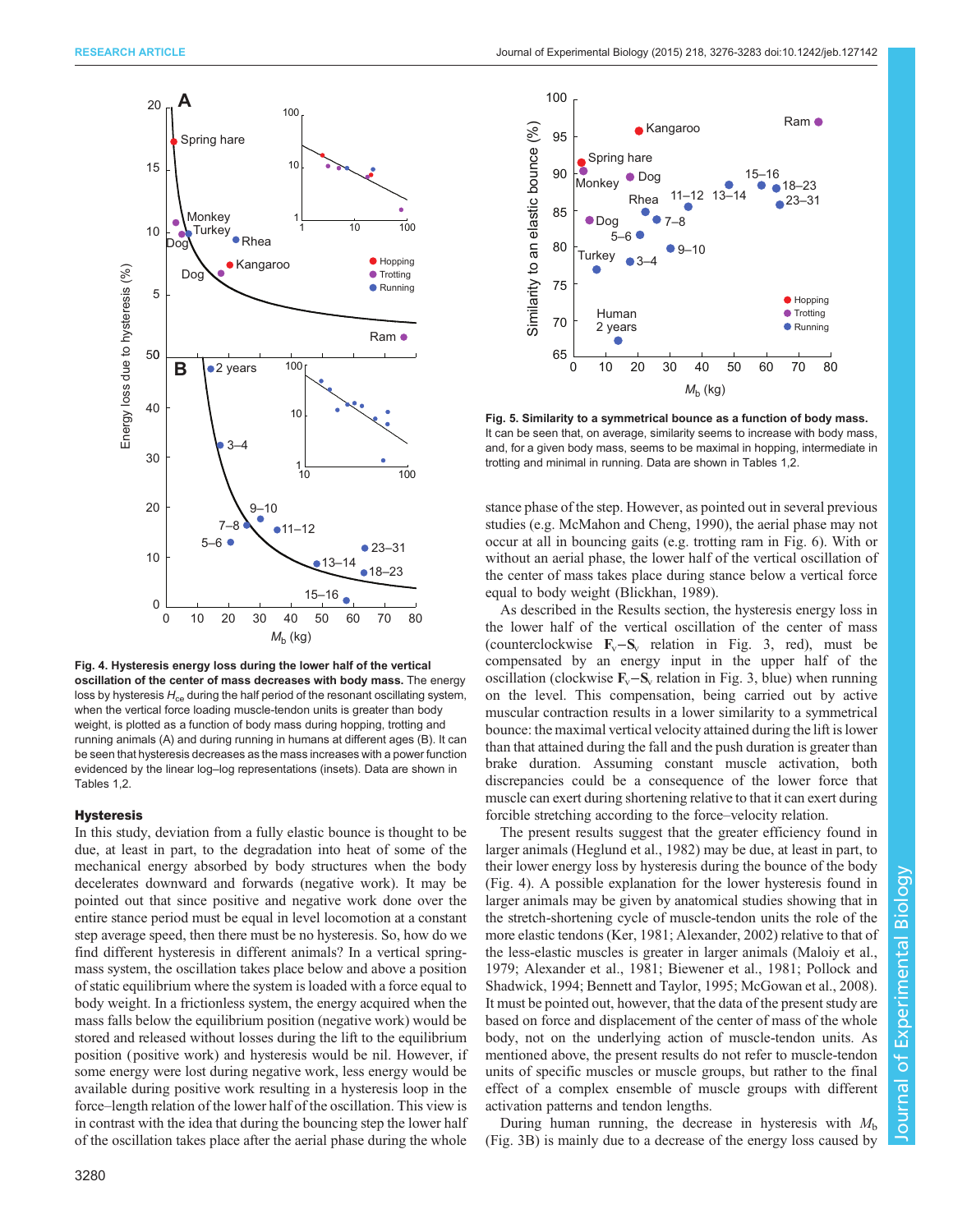<span id="page-5-0"></span>

recordings used. Vertical displacement  $S_{v}$  (top row), velocity  $V_{v}$  (middle row) and acceleration  $A$ , (bottom row) of the center of mass of the body during one step of a 21 kg hopping kangaroo (A), a 22 kg running rhea (B) and an 81 kg trotting ram (C). The step is divided into effective aerial time  $t_{\text{ae}}$ , with vertical displacement  $S_{\text{aa}}$ , when the vertical force on the ground is less than body weight (blue with open circles indicating the aerial phase when present) and effective contact time  $t_{ce}$ , with vertical displacement  $S_{ce}$ , when the vertical force is greater than body weight (red). Note that  $t_{\rm ce}$  represents half of the  $r$ esonant period and  $S_{ce}$  represents the amplitude of the resonant oscillation of the bouncing system. The maximal upward velocity  $V_{v,mx,up}$ , downward velocity  $V_{v,mx,down}$  and upward vertical acceleration  $A_{v,mx,up}$  are indicated. The horizontal black lines represent the push duration  $(t_{\rm p}$ , continuous) and the brake duration  $(t<sub>b</sub>$ , interrupted). Graphs of hopping kangaroo, trotting ram and running rhea refer to the same steps illustrated in [Fig. 3.](#page-3-0)

the deceleration peak following the impact of the foot on the ground [\(Legramandi et al., 2013\)](#page-7-0). The present results, however, show that a decrease in hysteresis loss with  $M<sub>b</sub>$  also takes place in the hopping spring hare and kangaroo, trotting dog, monkey and ram, and running turkey and rhea, even if no impact peak is observed after landing in all the steps we recorded [\(Fig. 3A](#page-3-0)).

## Similarity to a symmetrical bounce

[Fig. 5](#page-4-0) shows that similarity to a symmetrical bounce increases with  $M<sub>b</sub>$ , but also that, for a given  $M<sub>b</sub>$ , it seems to be maximal in hopping, intermediate in trotting and minimal in running. This finding suggests that gait, in addition to hysteresis, affects similarity to an ideal symmetrical bounce. For example, similarity to a symmetrical bounce is greater in the spring hare than in turkeys [\(Fig. 5\)](#page-4-0), despite a greater hysteresis in the spring hare ([Fig. 4\)](#page-4-0). In fact, asymmetrical lever arms in the lower limb of running humans were found to cause a divergence from the purely symmetrical model, resulting in a landing–take-off asymmetry, i.e. in a lower similarity to a symmetrical bounce [\(Maykranz and Seyfarth, 2014](#page-7-0)). The present results suggest that the hopping gait is better than the running gait: kangaroos exploit the same resonant frequency better than rhea [\(Fig. 1](#page-1-0)A and [Fig. 5](#page-4-0)). This is consistent with the finding that the efficiency of the transformation of chemical energy into external mechanical work is greater in hopping kangaroos and the spring hare than in running turkeys and rhea ([Cavagna et al., 1977\)](#page-7-0).

## MATERIALS AND METHODS

The results described in this study were obtained by analyzing records of vertical velocity changes during running, hopping and trotting animals ([Cavagna et al., 1977\)](#page-7-0) and running humans [\(Schepens et al., 1998; Cavagna](#page-7-0)

[et al., 2008](#page-7-0)) during one or more steps made on a force platform sensitive to the force exerted by the feet on its surface. The characteristics of the platform and the principle of the method used to process the platform's signals are described in detail in previous studies ([Schepens et al., 1998; Cavagna et al.,](#page-7-0) [2008\)](#page-7-0). The section below briefly describes the experimental procedure used previously. The following sections describe the additional measurements made in the present study.

#### Subjects

The mass of the body prior to each run experiment, the mass-specific vertical stiffness, the resonant frequency of the bouncing system, the step frequency, the hysteresis and the similarity to a symmetrical bounce were measured from records obtained by [Cavagna et al. \(1977\)](#page-7-0) on two kangaroos (Megaleia rufa) and one spring hare (Pedetes cafer) during hopping; on two wild turkeys (Meleagris gallopavo) and one rhea (Rhea americana) during running; on two dogs (Canis familiaris), one monkey (Macaca speciosa) and two rams (Ovis musimon) during trotting [\(Table 1\)](#page-1-0).

For human running, we used records obtained by [Schepens et al. \(1998\)](#page-7-0) during growth and by [Cavagna et al. \(2008\)](#page-7-0) on young adults ([Table 2\)](#page-2-0).

In this study, the effect of  $M<sub>b</sub>$  on the variables mentioned above was analyzed regardless of the effect of the speed of locomotion. The average values reported in [Table 1](#page-1-0) represent the mean of data measured over the whole speed range of locomotion obtained in each animal. In [Table 2](#page-2-0), step frequency and natural frequency of the bouncing system were measured by averaging N runs obtained over the whole speed range in all subjects; hysteresis was measured on  $n$  subjects during one run at a speed approaching their average speed; similarity to an elastic bounce was measured on all runs of the subjects studied by [Legramandi et al. \(2013\)](#page-7-0) and [Cavagna et al. \(2008\)](#page-7-0) over a speed range less than 11 km h<sup>-1</sup> where the freely chosen step frequency equals the resonant frequency of the system (on-/off-ground symmetrical rebound) ([Schepens et al., 1998](#page-7-0)) and the deviation from similarity to a symmetrical bounce (landing–take-off asymmetry) is largest [\(Cavagna, 2009\)](#page-7-0).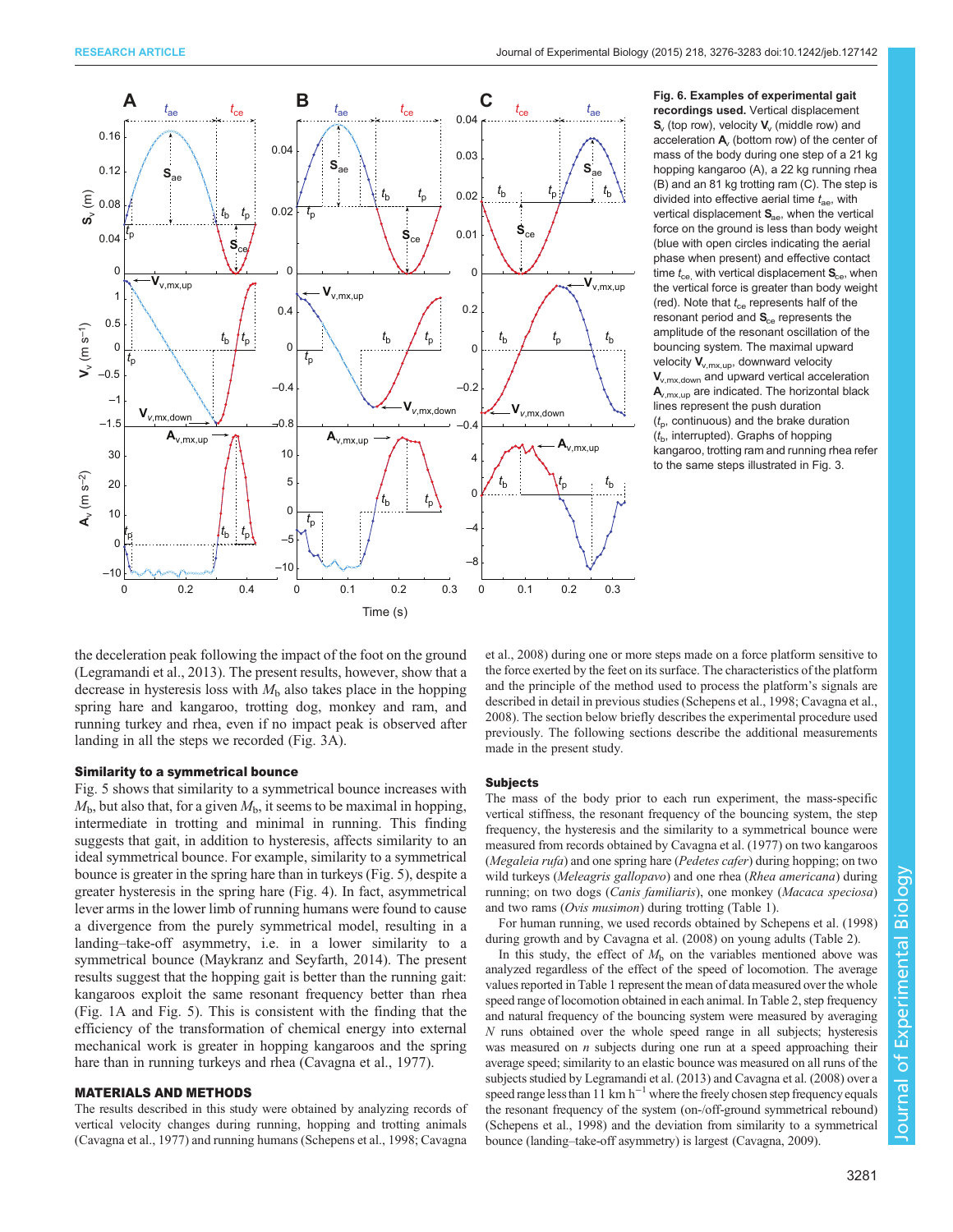#### <span id="page-6-0"></span>RESEARCH ARTICLE **ARTICLE** ARTICLE ARTICLE **Journal of Experimental Biology (2015)** 218, 3276-3283 doi:10.1242/jeb.127142

## Vertical velocity, displacement and acceleration of the center of mass

Records of the vertical velocity changes of the center of mass were obtained in previous studies by integrating the force platform signals ([Cavagna et al., 1977, 2008](#page-7-0); [Schepens et al., 1998](#page-7-0)). These records are analyzed in this study by means of custom LabView software (v7.1; National Instruments, Austin, TX, USA) to measure the instantaneous vertical velocity  $V_v(t)$ , the vertical displacement of the center of mass  $S_v(t)$ , obtained by integration of the vertical velocity [LabView, Integral  $x(t)$ .vi, trapezoidal rule] and the vertical acceleration  $A<sub>v</sub>(t)$  obtained by differentiation of  $V_v(t)$  [LabView, Derivative x(t).vi] [\(Fig. 6\)](#page-5-0). When  $V_v(t)$ is at a maximum or at a minimum, the vertical acceleration is nil and the vertical force equals body weight. The vertical displacement of the center of mass taking place below the points where the vertical force equals body weight was measured both during the downward deceleration S<sub>ce,down</sub> (i.e. during the brake  $t<sub>b</sub>$ , see [Fig. 6](#page-5-0)) and during the upward acceleration,  $S_{ce,up}$ (i.e. during the push  $t_p$ , see [Fig. 6](#page-5-0)). In this study, the amplitude of the oscillation of the center of mass taking place during the fraction of the contact period in which the acceleration is above zero was taken as their average  $S_{ce} = (S_{ce,up} + S_{ce,down})/2$ .

## Vertical stiffness, resonant frequency and step frequency

The mass-specific vertical stiffness,  $k/M<sub>b</sub>$ , has been measured as the ratio between the maximal upward acceleration,  $A_{v,mx,up}$ , and the vertical displacement of the center of mass from its equilibrium position (vertical force=body weight) to the lowest point attained,  $S_{ce}$ , during animal locomotion ([Cavagna et al., 1977](#page-7-0)) and in the experiments of human running made by [Cavagna et al. \(2008\),](#page-7-0) whereas it was calculated from the slope of the  $A_v-S_{ce}$  relation by [Schepens et al. \(1998\).](#page-7-0)  $A_{v,mx,up}$  was measured as the value of vertical acceleration at the lowest point attained by the vertical displacement of the center of mass. The resonant frequency of the bouncing system was calculated as  $f_s = (A_{v,\text{mx,up}}/S_{ce})^{0.5}/2\pi$ .

Resonant frequency of the bouncing system was also calculated as  $f_s' = 1/$ ( $2t_{\rm ce}$ ) on the assumption that  ${\bf A}_{v,\rm mx,up}/{\bf S}_{\rm ce} = (\pi/t_{\rm ce})^2$ , i.e. that the duration of the lower half of the vertical oscillation of the center of mass,  $t_{ce}$ , measured when the system is loaded by a force greater than body weight, corresponds to half period of the resonant oscillation of the bouncing system. Step frequency was calculated as the reciprocal of the time interval measured between repeating peaks or valleys of  $S_v(t)$ .

#### **Hysteresis**

The hysteresis area of the stretch–shortening cycle  $H_{ce}$  was measured as the difference between the areas under the curves obtained by plotting the vertical force exerted on the ground versus the vertical displacement of the center of mass during the lower half of the vertical oscillation of the center of mass. As mentioned above, during this time interval,  $t_{\text{ce}}$ , the height of the center of mass shifts from its equilibrium position, when the vertical force on the ground  $\mathbf{F}_v$  equals body weight, down to the maximal amplitude of the oscillation  $S_{ce}$  during loading, and vice versa during unloading.

Body structures are loaded beyond the equilibrium position by a combination of fore–aft breaking/propulsion forces  $\mathbf{F}_f$  and vertical forces  $\mathbf{F}_v$ . In this study, the forward component of the force loading the spring-mass system during the half period of the oscillating system  $t_{ce}$  was neglected because its contribution is small relative to that of the vertical component. In fact, half of the angle swept by the 'leg spring' is about 34 deg during the whole contact time  $t_c$ , independent of body mass and mechanisms of locomotion, and reduces to 21 deg during half of the resonant period of the oscillation  $t_{ce}$  because  $t_{ce}/t_c=0.61$  [\(Farley et al., 1993,](#page-7-0) their fig. 4A and fig. 5). The projections of  $\mathbf{F}_v$  and  $\mathbf{F}_f$  on the line connecting the center of mass of the body with the point of contact on the ground, i.e. the projections on the 'leg spring', will then be  $\mathbf{F}_v^* = \mathbf{F}_v \cos 21$  deg and  $\mathbf{F}_f^* = \mathbf{F}_f \cos (90 - 21 \text{ deg})$ , respectively. The maximum value of  $\mathbf{F}_f$  is attained during the brake after the beginning of  $t_{\text{ce}}$ , when  $\mathbf{F}_{\text{v}}$  increases above body weight, resulting in a ratio  $F_f/F_v=0.28$ , as measured by averaging the data in Fig. 5 of [Cavagna et al.](#page-7-0) [\(1977\)](#page-7-0). It follows that the ratio between the components of  $\mathbf{F}_f$  and  $\mathbf{F}_v$  that are loading the spring will be:  $\mathbf{F_f}^* / \mathbf{F_v}^* = \mathbf{F_f} / \mathbf{F_v} [\cos(90 - 21 \text{ deg})]$ cos 21 deg $=$   $\mathbf{F}_{\rm f}$   $/\mathbf{F}_{\rm v}$ (0.36/0.93)  $=$  0.28  $\times$  0.39  $=$  0.11.

This is a maximum value because: (1) half of the angle swept by the spring is lower than 21 deg when the maximum of  $\mathbf{F}_f$  is attained, and (2) the ratio  $\mathbf{F}_f/\mathbf{F}_v$  decreases to zero when the maximum value of  $\mathbf{F}_v$  is attained, to increase again to  $\mathbf{F}_f^* / \mathbf{F}_v^* = 0.07$  when  $\mathbf{F}_f$  reaches a maximum during the push before the end of  $t_{ce}$ . It is therefore reasonable to assume that loading and unloading of the spring mass system is sufficiently described by taking into account the vertical component of the ground reaction force only.

In a symmetrical bounce, the vertical position and acceleration at the beginning of the step would equal those at the end of the step. Whereas the upward and downward vertical displacements are assumed to be equal on level locomotion in the analysis of the force platform records, the vertical acceleration at the beginning and at the end of the step may differ due to the noise of the  $A<sub>v</sub>(t)$  records ([Fig. 6](#page-5-0)). This results in a large error in the measure of the hysteresis loops. For this reason, hysteresis was measured only in the runs where the difference between initial and final acceleration in the steps recorded for the analysis was less than 33% of the maximal acceleration attained during the step. This condition was satisfied in all hopping runs and trotting dogs, but was not satisfied in one trotting run of the monkey, one run of the rhea and three runs of the turkeys (see  $n$  in [Table 1\)](#page-1-0). In order to improve the accuracy in the measure of the hysteresis loops [\(Fig. 3](#page-3-0)), all records obtained in animals by [Cavagna et al. \(1977\)](#page-7-0) were linearly interpolated in 10 intervals between experimental points acquired every 8–9 ms ([Fig. 3A](#page-3-0)). This procedure was not required for the records of [Schepens et al. \(1998\)](#page-7-0) and [Cavagna et al. \(2008\),](#page-7-0) which were acquired every 2 ms [\(Fig. 3](#page-3-0)B).

#### Similarity to a symmetrical bounce

[Fig. 6](#page-5-0) shows the vertical acceleration, velocity and displacement of the center of mass of the body during one step of a hopping kangaroo, a running rhea and a trotting ram. Brake duration,  $t<sub>b</sub>$ , push duration,  $t<sub>b</sub>$ , are indicated together with the maximal upward and downward velocities attained by the center of mass during the lift and the fall,  $V_{v,mx,up}$  and  $V_{v,mx,down}$ , and with the times  $t_{ae}$  (blue) and  $t_{ce}$  (red) during which the vertical force exerted on the ground is less, respectively greater, than body weight.

In a previous paper [\(Legramandi et al., 2013\)](#page-7-0), the similarity to a symmetrical bounce during human growth was assessed for each running step by the ratios between: (1) brake and push durations  $(t<sub>b</sub>/t<sub>p</sub>)$  and (2) maximal upward and downward vertical velocities attained by the center of mass during the rebound ( $V_{v,mx,up}/V_{v,mx,down}$ ), both of which would attain unity in an ideal symmetrical bounce. Since both ratios change similarly with body mass ([Legramandi et al., 2013](#page-7-0)), the percentage similarity to an elastic bounce was determined for simplicity in this study by their average, i.e.  $[(t_b/t_p)+(V_{v,\text{mx,up}}/V_{v,\text{mx,down}})]$ 50 [\(Tables 1,](#page-1-0)2).

#### Acknowledgements

The authors wish to thank Andrea Cavagna for constructive discussions and suggestions on the manuscript preparation.

#### Competing interests

The authors declare no competing or financial interests.

#### Author contributions

G.A.C. conceived of the study, made literature search and wrote the paper. M.A.L. made the analysis of the data and helped in the final version of the MS. Both authors gave final approval for publication.

#### Funding

This study was supported by the Italian Ministero dell'Istruzione, dell'Università e della Ricerca.

#### References

- Alexander, R. M. [\(2002\). Tendon elasticity and muscle function.](http://dx.doi.org/10.1016/S1095-6433(02)00143-5) Comp. Biochem. [Physiol. A Mol. Integr. Physiol.](http://dx.doi.org/10.1016/S1095-6433(02)00143-5) 133, 1001-1011.
- [Alexander, R. M., Jayes, A. S., Maloiy, G. M. O. and Wathuta, E. M.](http://dx.doi.org/10.1111/j.1469-7998.1981.tb04600.x) (1981). [Allometry of the leg muscles of mammals.](http://dx.doi.org/10.1111/j.1469-7998.1981.tb04600.x) J. Zool. 194, 539-552.
- Bennett, M. B. and Taylor, G. C. [\(1995\). Scaling of elastic strain energy in](http://dx.doi.org/10.1038/378056a0) [kangaroos and the benefits of being big.](http://dx.doi.org/10.1038/378056a0) Nature 378, 56-59.

[Biewener, A., Alexander, R. M. and Heglund, N. C.](http://dx.doi.org/10.1111/j.1469-7998.1981.tb03471.x) (1981). Elastic energy storage [in the hopping of kangaroo rats \(](http://dx.doi.org/10.1111/j.1469-7998.1981.tb03471.x)Dipodomys spectabilis). J. Zool. 195, 369-383.

Blickhan, R. [\(1989\). The spring-mass model for running and hopping.](http://dx.doi.org/10.1016/0021-9290(89)90224-8) J. Biomech. 22[, 1217-1227.](http://dx.doi.org/10.1016/0021-9290(89)90224-8)